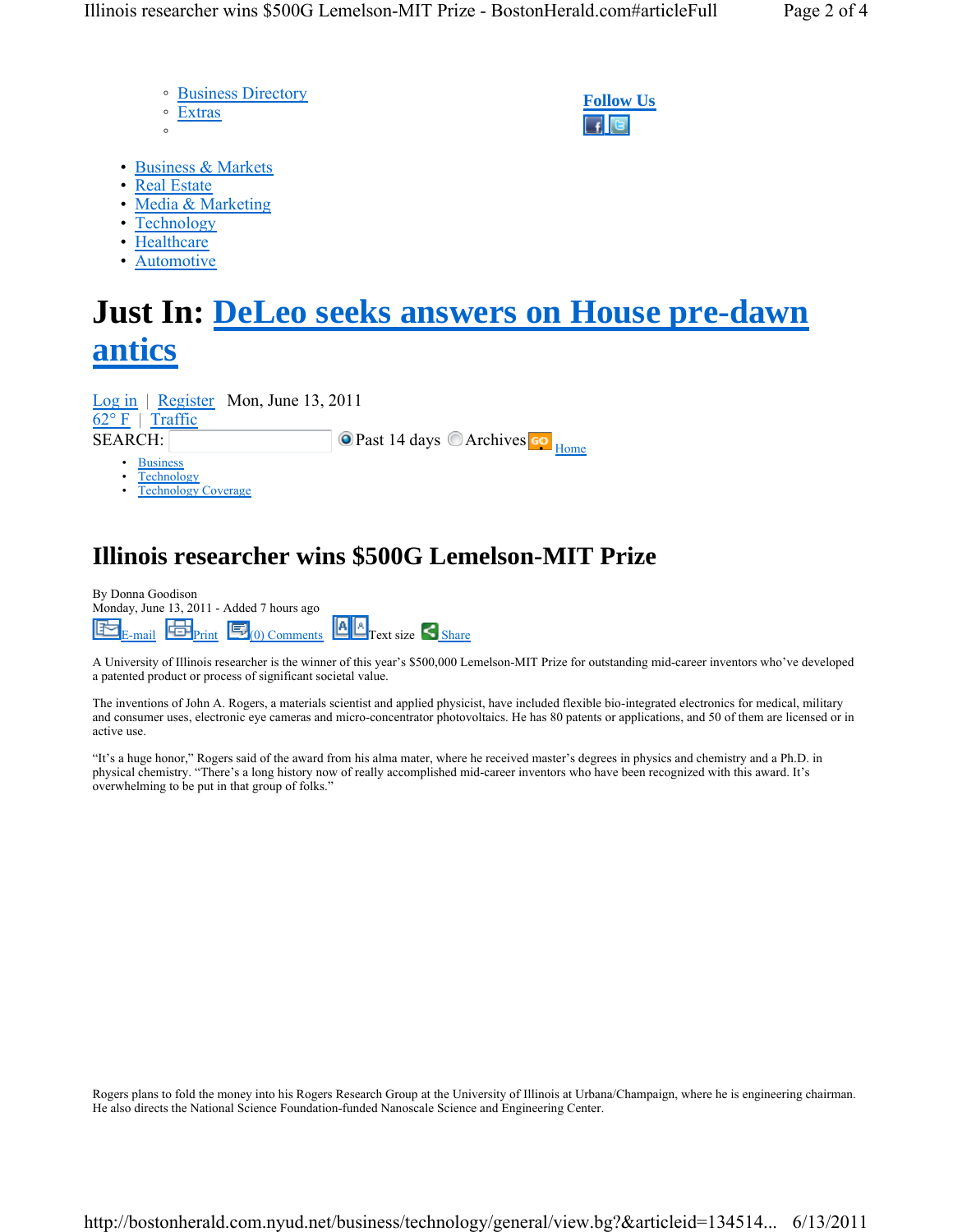"For some of the wilder ideas and exploratory concepts, it's kind of a luxury to have something like this," Rogers, 43, said. "We'll be able to do a lot of things that would have been impossible without it."

Rogers also is cofounder of mc10, a Cambridge company that's partnered with Reebok International to develop electronic sportswear with monitoring functions scheduled for release next year.

"Some of the ideas are proven out in prototype form, and they've passed initial tests," he said.

Both the sportswear and Rogers' electric eye cameras, which are similar in size and shape to a human eye, incorporate his flexible silicon-based electronics and sensors. The camera also is under commercial development by mc10, initially for night-vision systems.

"It represents a more aggressive embodiment of the ideas that we've come up with through our research at the university," he said. "It's a few years out in the future due to the sophisticated nature of the camera."

While Rogers has tackled a diverse range of research in the last 15 years, electronics and optical systems are the common threads.

Rogers' best advice to other entrepreneurs is to be persistent.

"There's nothing more rewarding than inventing something new and seeing it launched off into commercial implementation that can have social benefits," he said. "It requires a single-minded goal and teams of people working together collaboratively."

Rogers' current work on technology that addresses human health problems and photovoltaics are the most exciting to him because they have the potential for the broadest impact, he said.

"Those are big societal challenges that demand solutions," he said.

Rogers' time at MIT was "huge" in shaping him as an inventor and scientist, he said. He attended knowing that he wanted to do physical sciences work, but didn't appreciate that he was an inventor and engineer until halfway through his college career. The turning point was his participation in the then-\$10,000 business plan competition, where he realized the appeal of converting science into commercial products.

He spun Active Impulse Systems out of the contest in 1995, a company that built sophisticated tools for measuring the thickness of thin metal films used in computer chips. It was acquired by the Philips electronics company in 1998.

Page: 12 Continue » A DVERTISEMENT